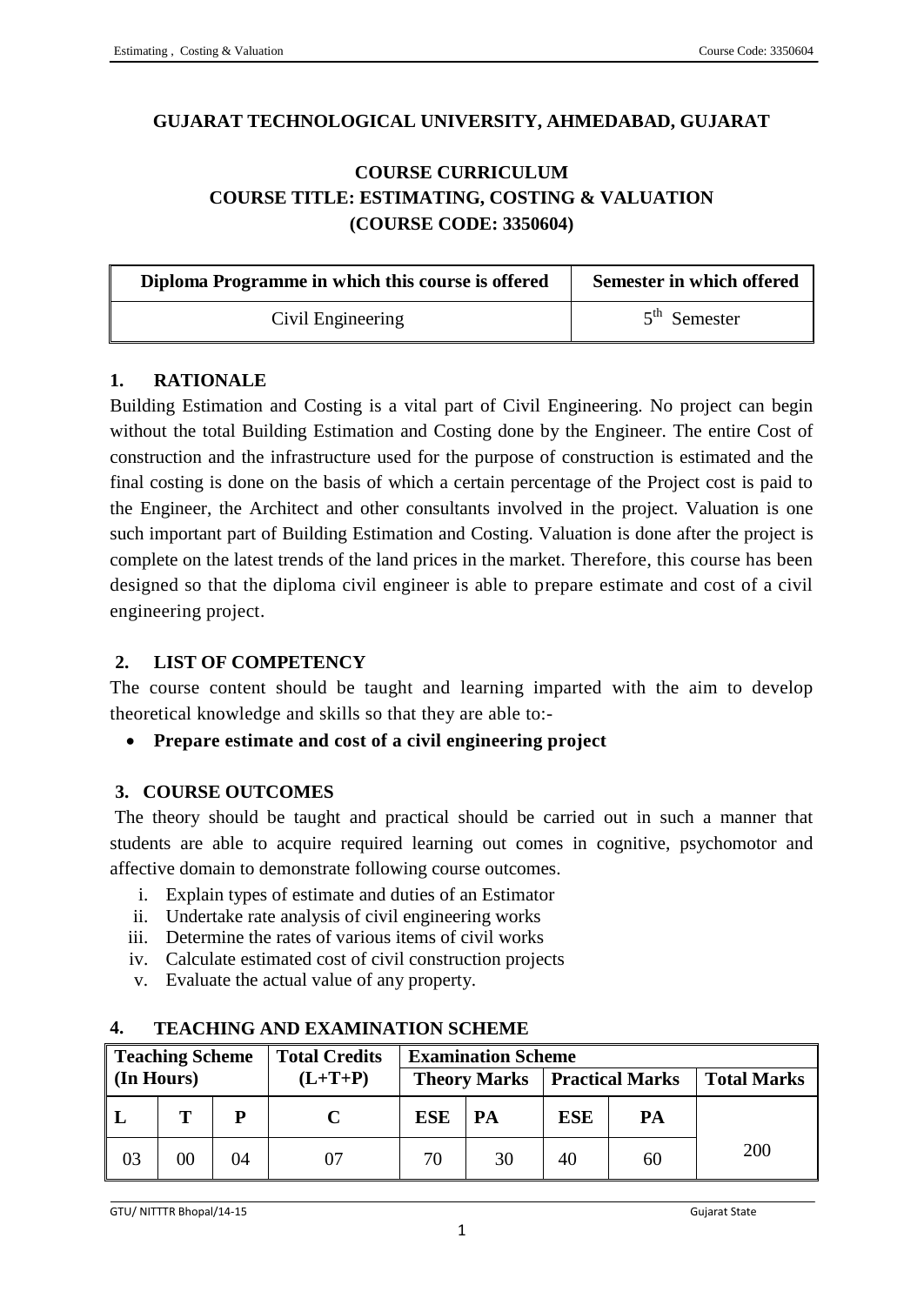**Legends: L**-Lecture; **T** – Tutorial/Teacher Guided Theory Practice; **P** - Practical; **C** – Credit, **ESE** - End Semester Examination; **PA** - Progressive Assessment.

**Note:** It is the responsibility of the institute heads that marks for **PA of theory, ESE and PA of practical** for each student are entered online into the GTU portal at the end of each semester within the dates specified by GTU.

|                                                                                        | <b>Major Learning Outcomes</b>                                                                                                                                                                                                   |                                                                                                                                                                                                                                                                                                                           |
|----------------------------------------------------------------------------------------|----------------------------------------------------------------------------------------------------------------------------------------------------------------------------------------------------------------------------------|---------------------------------------------------------------------------------------------------------------------------------------------------------------------------------------------------------------------------------------------------------------------------------------------------------------------------|
| Unit                                                                                   | (Major outcomes in cognitive                                                                                                                                                                                                     | <b>Topics and Sub-topics</b>                                                                                                                                                                                                                                                                                              |
|                                                                                        | domain)                                                                                                                                                                                                                          |                                                                                                                                                                                                                                                                                                                           |
| Unit $-I$<br><b>Estimation</b><br>and Modes<br><sub>of</sub><br><b>Measurem</b><br>ent | 1a. Explain types of estimate and<br>duties of an Estimator<br>1b. Distinguish the terms: Overhead<br>charges, contingencies, water<br>charges, provisional sum, prime<br>cost, provisional quantities, spot<br>items, day work. | 1.1 estimating<br>1.2 Types of estimate and Data<br>required<br>1.3 Overhead charges,<br>contingencies, water charges,<br>provisional sum, prime cost,<br>provisional quantities, spot<br>items, day work.<br>1.4 General rules for the<br>measurements and its units of<br>different items of civil<br>engineering work. |
|                                                                                        | 1c. Describe various terms used in<br>estimation work                                                                                                                                                                            | 1.5 Quality and duties of good<br>estimator                                                                                                                                                                                                                                                                               |
| Unit-II<br>Specificati<br>ons of<br><b>Civil</b>                                       | 2a. Write specification for various<br>items of civil works.                                                                                                                                                                     | 2.1 Importance specification<br>2.2 Types of specification<br>2.3 Principle of writing<br>specification                                                                                                                                                                                                                   |
| <b>Works</b>                                                                           | 2b. Estimate the various types of civil<br>engineering works                                                                                                                                                                     | 2.4 Specification of Earthwork in<br>Excavation, cement concrete,<br>Brick masonary, R.C.C. Work,<br>Plastering Work, Painting,<br>Flooring                                                                                                                                                                               |
| Unit-III<br>Rate<br><b>Analysis of</b><br><b>Civil</b><br><b>Works</b>                 | 3a. State the factors affecting task<br>work<br>3b. Differentiate between labour<br>rates and market rates of<br>materials                                                                                                       | 3.1 Task Work and Factors<br>affecting it<br>3.2 Labour required for different<br>works and Labour rates<br>3.3 Market rates of construction<br>materials                                                                                                                                                                 |
|                                                                                        | 3a. Explain the concept of schedule<br>of rates and the purpose of rate<br>analysis<br>3b. Compare the rate analysis of<br>various types of work and SOR                                                                         | 3.4 Schedule of Rates (SOR)<br>3.5 Rate analysis and factors<br>affecting it rate analysis<br>3.6 Rate analysis for earthwork in<br>excavation, C.C.Work, Brick<br>masonry Work, R.C.C. Work,<br>Plastering, flooring work.                                                                                               |

#### **5. COURSE DETAILS**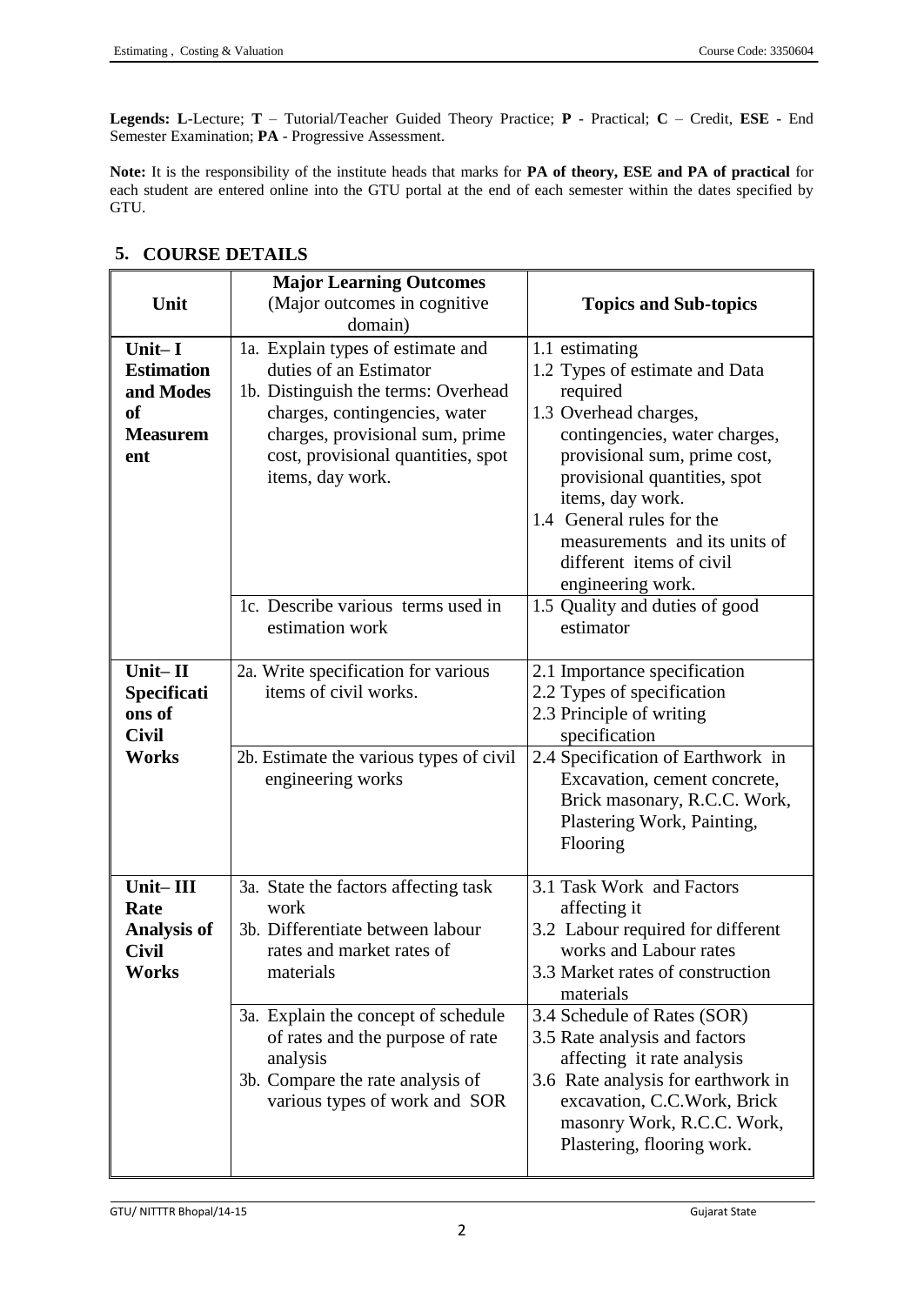| <b>Major Learning Outcomes</b><br>(Major outcomes in cognitive)<br>Unit<br>domain) |                                                                                                                                                                                                                                                                      | <b>Topics and Sub-topics</b>                                                                                                                                                                                                             |  |
|------------------------------------------------------------------------------------|----------------------------------------------------------------------------------------------------------------------------------------------------------------------------------------------------------------------------------------------------------------------|------------------------------------------------------------------------------------------------------------------------------------------------------------------------------------------------------------------------------------------|--|
| Unit-IV<br><b>Estimation</b><br>of Civil<br>Works                                  | 4a. State the various methods of<br>detailed estimation<br>4b. Estimate the cost of one/two<br>room building<br>4c. Estimate the cost of two<br>storied building<br>4a. Estimate the cost of RCC<br>retaining wall/ Culverts<br>4b. State the methods of calculating | 4.1 Methods of detailed estimation<br>4.2 One/ two room building<br>4.3 Two storied buildings (RCC<br>footings, Column, beams, slab)<br>4.4 RCC retaining wall/ Culverts<br>4.5 Methods of calculating<br>earthwork quantities for roads |  |
|                                                                                    | earthwork for roads and canals                                                                                                                                                                                                                                       | and canals                                                                                                                                                                                                                               |  |
| Unit $-V$<br><b>Valuation</b><br>of Civil<br><b>Engineerin</b>                     | 5a. Differentiate between cost, price<br>and value<br>5b. Differentiate between<br>depreciation and obsolescence                                                                                                                                                     | 5.1 Cost, Price and Value<br>5.2 Types of property and Objects<br>of valuation<br>5.3 Depreciation and Obsolescence                                                                                                                      |  |
| g projects                                                                         | 5a. Describe different forms of<br>value<br>5b. Evaluate the actual value of any<br>property.<br>5c. Describe the procedure for<br>fixing the standard rents.                                                                                                        | 5.4 Different forms of Value<br>5.5 Valuation tables and Valuation<br>methods for property and land<br>5.6 Types of rents and fixing<br>standard rents                                                                                   |  |

## **6. SUGGESTED SPECIFICATION TABLE WITH HOURS and MARKS (THEORY)**

|              | <b>Unit Title</b>                                 | <b>Teaching</b><br><b>Hours</b> | <b>Distribution of Theory Marks</b> |                   |                   |                              |
|--------------|---------------------------------------------------|---------------------------------|-------------------------------------|-------------------|-------------------|------------------------------|
| Unit         |                                                   |                                 | $\bf{R}$<br><b>Level</b>            | U<br><b>Level</b> | A<br><b>Level</b> | <b>Total</b><br><b>Marks</b> |
|              | Estimation and Modes of<br>Measurement            | 08                              | 06                                  | 08                | 00                | 14                           |
| $\mathbf{I}$ | Specifications of Civil<br>Works                  | 04                              | 02                                  | 02                | 03                | 07                           |
| Ш            | Rate Analysis of Civil Works                      | 04                              | 02                                  | 02                | 03                | 07                           |
| IV           | <b>Estimation of Civil Works</b>                  | 16                              | 06                                  | 08                | 14                | 28                           |
| $\mathbf{V}$ | <b>Valuation of Civil</b><br>Engineering projects | 10                              | 04                                  | 04                | 06                | 14                           |
|              | <b>Total</b>                                      | 42                              | 20                                  | 24                | 26                | 70                           |

**Legends:**  $R =$  Remembrance;  $U =$  Understanding;  $A =$  Application and above levels (Revised Bloom's taxonomy)

**Note:** This specification table shall be treated as a general guideline for students and teachers. The actual distribution of marks in the question paper may vary slightly from above table. The actual distribution of marks in the question paper may vary slightly from above table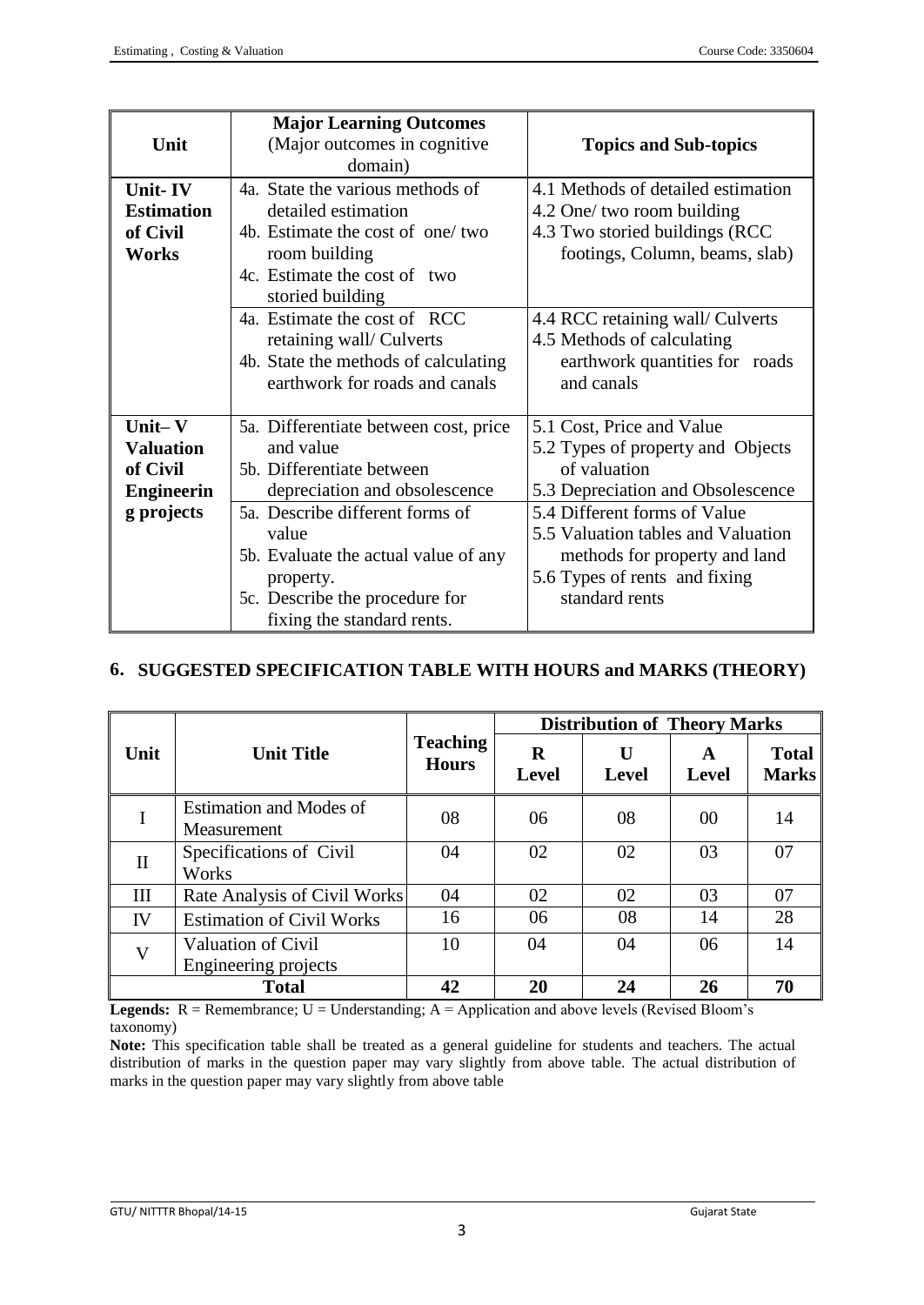## **7. SUGGESTED LIST OF EXPERIMENTS**

The practical/exercises should be properly designed and implemented with an attempt to develop different types of skills *(outcomes in psychomotor and affective domain)* so that students are able to acquire the competencies/course outcomes. Following is the list of practical exercises for guidance.

*Note: outcomes in psychomotor domain are listed here as practical/exercises. However, if these practical/exercises are completed appropriately, they would also lead to development of certain outcomes in affective domain which would in turn lead to development of Course Outcomes related to affective domain. Thus over all development of Programme Outcomes (as given in a common list at the beginning of curriculum document for this programme) would be assured.*

*Faculty members should refer to that common list and should ensure that students also acquire outcomes in affective domain which are required for overall achievement of Programme Outcomes/Course Outcomes*

| S. No.         | Unit<br><b>Practical Exercises</b><br>No.<br>(Major Outcomes in Psychomotor Domain) |                                                                                                                                                   | Approx. Hrs.<br><b>Required</b> |
|----------------|-------------------------------------------------------------------------------------|---------------------------------------------------------------------------------------------------------------------------------------------------|---------------------------------|
|                |                                                                                     | Interpret civil engineering drawings                                                                                                              | 02                              |
| 2              | I                                                                                   | List of various items to be provided to learn the modes of<br>measurements according to prevailing IS 1200                                        | 02                              |
| 3              | $\mathbf{I}$                                                                        | Collect specifications for at least 10 items of construction<br>work                                                                              | 7                               |
| $\overline{A}$ | III                                                                                 | Analyze rate for at least 10 items of residential building<br>construction                                                                        | 7                               |
| 5              | IV                                                                                  | Estimate in detail for load bearing structure, RCC retaining<br>wall, RCC culverts, earthwork for road works, etc.                                | 28                              |
| 6              | V                                                                                   | Solve at least 10 examples related to various form of value,<br>depreciation, loan amount, annual rent, capitalized value,<br>year purchase, etc. | 10                              |
|                |                                                                                     | <b>Total Hours</b>                                                                                                                                | 56                              |

## **8. SUGGESTED LIST OF STUDENT ACTIVITIES**

#### **S. Unit**

| <b>A</b><br>No. | vm<br>No. | <b>Student Activities</b>                                                      |
|-----------------|-----------|--------------------------------------------------------------------------------|
|                 | Ш         | Compare the actual analysis rates of items with the S.O.R. of P.W.D.           |
| ii              | IV        | Take measurements of any existing building and calculate its present<br>value. |

## **9. SPECIAL INSTRCTIONAL STRATEGY (If Any)**

- i. Some live examples of estimation
- ii. Visit to architectural firms